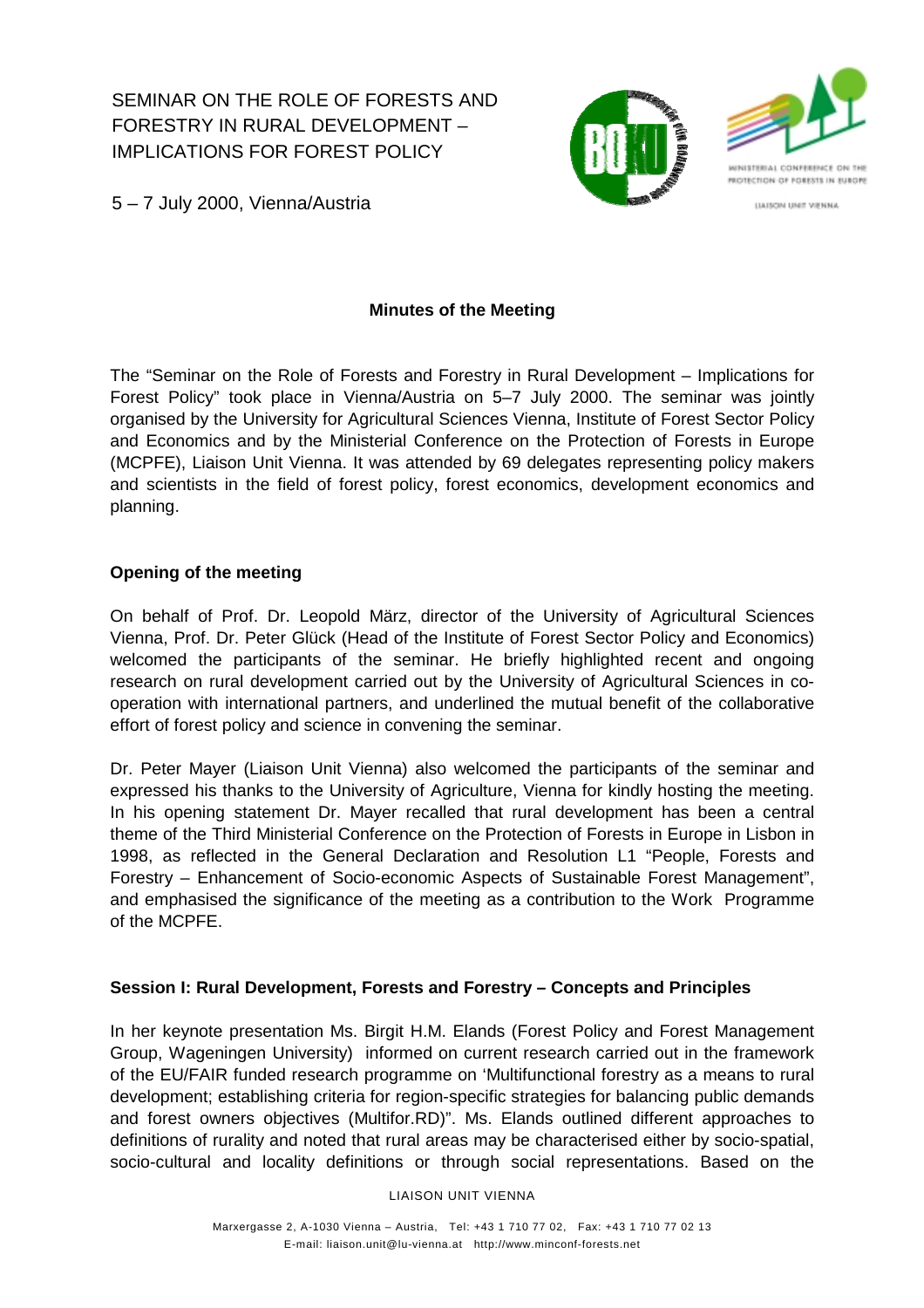definition of rurality according to social representation, Ms. Elands then briefly presented five ideal-typical discourses on rural development (agri-ruralist, hedonist, utilitarian, community sustainability and nature conservation discourse) and described the perceived role of forestry within each discourse. Two examples of such discourses were given in the presentation.

Prof. Dr. Gerlind Weber (Institute of Regional Planning and Rural Regulation, University for Agricultural Sciences Vienna) addressed "The Future of Rural Areas from a Holistic Viewpoint". Prof. Weber pointed out that from the view of spatial planning rural areas are seen as a multifunctional spatial type which provides varying services in a regional, but also sub-regional context. Prof. Weber emphasised that spatial planning determines its typology of rural regions apart from a fixation on agrarian issues and presented different types of rural areas. From the viewpoint of spatial planning, current objectives for rural areas would be to diversify the rural economy according to the specific development potentials of the rural areas, to secure basic supply of goods and services, to support a sustainable agriculture while maintaining its functional diversity, to develop economically and environmentally viable forms of tourism and recreation and to enforce inter-municipal co-operation.

In addition to these keynote presentations, the following speakers focused on experiences in forest policy:

- Mr. Alexander Buck (Liaison Unit Vienna) gave a brief overview of forestry aspects in the EU Rural Development Policy. He notably outlined those measures which aim to implement the policy between 2000 and 2006, including support for forestry.
- Dr. Ludek Sisak (Czech University of Agriculture) informed on experiences of Central and Eastern European Countries regarding the relationships between forestry and rural development concepts. Dr. Sisak stated that  $-$  in contrary to agriculture  $-$  the forestry sector is still developing and a profitable economic activity in Central and Eastern European Countries. Furthermore, forests have a lot of important non-market functions some of which – e.g. recreation function – could partly be transformed into marketed ones. However, Dr. Sisak diagnosed a considerable lack of co-ordination between forestry, agriculture and environment policies which should be enhanced, e.g. by means of national forest programmes. Similarly, financial support for different activities in rural areas should be co-ordinated to a greater extent in order to adequately address socioeconomic needs of rural development.
- Dr. Adrian Whiteman (Food and Agriculture Organisation of the United Nations) highlighted the experiences of FAO in Developing Countries. Dr. Whiteman emphasised that objectives of rural development in developing countries might differ considerably from those ones in developing countries, as in many cases they would aim to meet more basic needs such as food supply and security or major social and environmental concerns. A strong competition of forestry with agriculture, major institutional weaknesses and poor infrastructure, uncertainty of land ownership and tenure as well as higher risks and time preferences of forestry in relation to agriculture were mentioned by Mr. Whiteman as some important constraints to integrated rural development in developing countries. In general, forestry's contribution to formal income and employment in developing is small and often localised, whereas non-marketed benefits are significant. Therefore, bottom-up or community led approaches would be best to achieve rural development.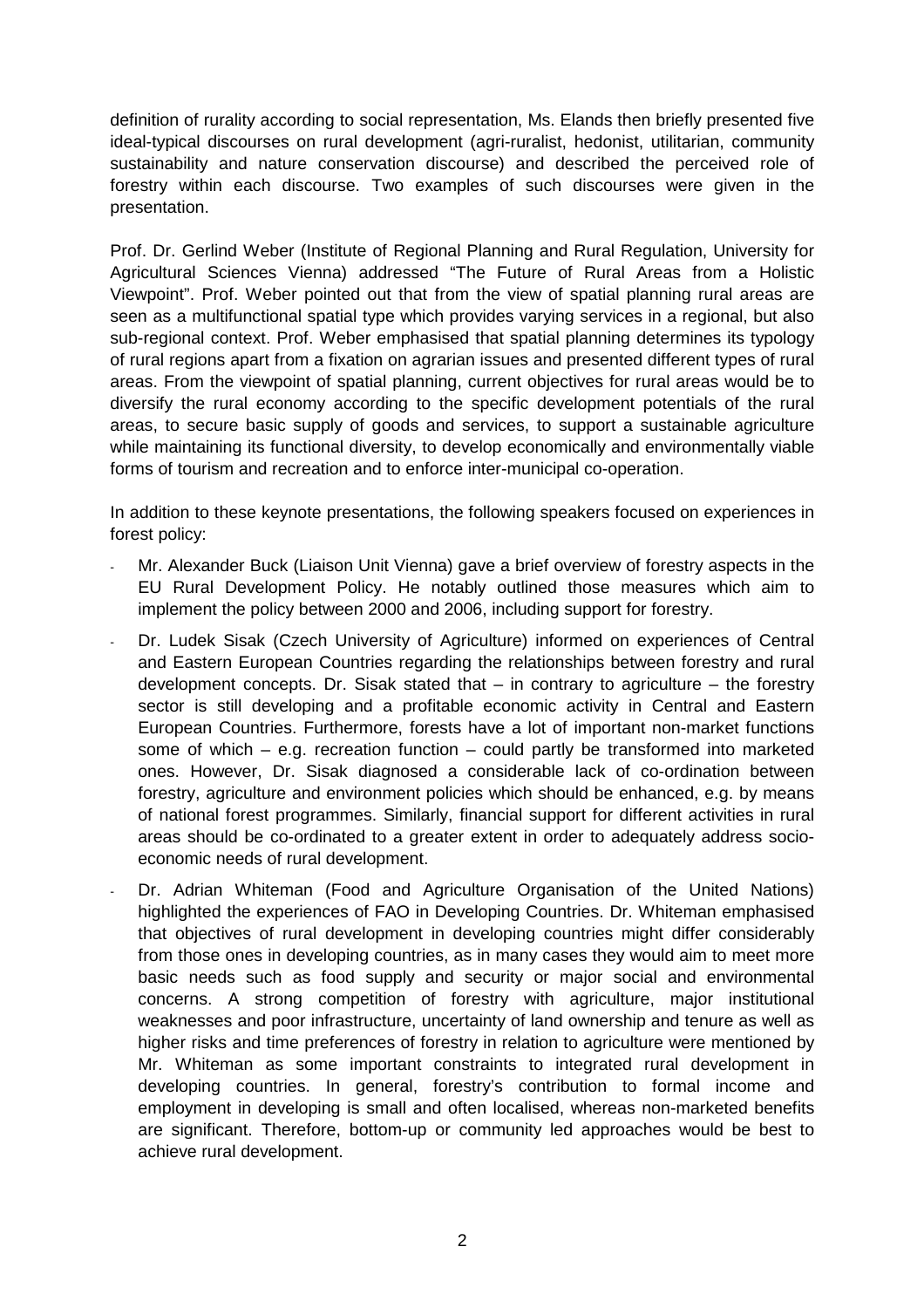Following the presentations, two working groups discussed the concept of rural development in forest policy regarding its practical application:

- Working group 1 (moderated by Prof. Kazimierz Rykowski, Poland) discussed strengths and weaknesses of the concept of rural development in forest policy in practical application. The participants agreed that concepts and definitions of rural development applied in practice should specifically address the needs of a specific region. A uniform concept or definition would neither be necessary, nor desirable in practical application.

The working group also recognised the multiple stakeholder needs at different levels – ranging from global to local level – which should be addressed by policies identifying and responding to different stakes on different geographical scales. It was noted that forests constitute a significant share of the rural area and provide a multitude of values and benefits which should be evaluated and better communicated to the public. The application of the rural development concept might help to enhance visibility and to achieve a more balanced perception of society of these benefits. The working group also expressed the need for market development and for enhancing marketability of forest goods and services.

Finally, it was noted that, *inter alia,* the consequences of integration of forest and forestry issues into land-use planning and the relationship of rural development to national forest programmes need further consideration. The working group also noted the need for a better knowledge base through research and considered useful to test concepts in practice by establishing model regions for "sustainable regional management".

- Working group 2 (moderated by Prof. Dr. Peter Glück, Austria) aimed at identifying basic principles and elements of rural development in forest policy for practical application at the pan-European level. Principles were defined qualitative rules and norms which relieve political decisions in issues of the same structure. In an initial "brainstorming" two referential documents, namely "The Cork Declaration" of the European Conference on Rural Development (1996) and the list of principle elements of national forest programmes (NFPs) as identified at the fourth session of the Intergovernmental Forum on Forests (IFF-4) were discussed. The working group identified the following basic principles as being most relevant:
	- sustainable management, conservation and sustainable development of forests
	- respect for and implementation of property rights
	- consistency with national policies and international commitments, in particular coherence between forest policy and rural development policy
	- multifunctional approach
	- long-term, iterative process
	- participation and partnership
	- correspondence between bottom-up and top-down approaches
	- facilitation and encouragement of marketing processes of forest goods and services
	- beneficiary principle
	- development of human resources
	- differentiated employment of financial incentives

# **Session II: Measurement and Enhancement of the Contribution of Forestry to Rural Development – Approaches and Methods**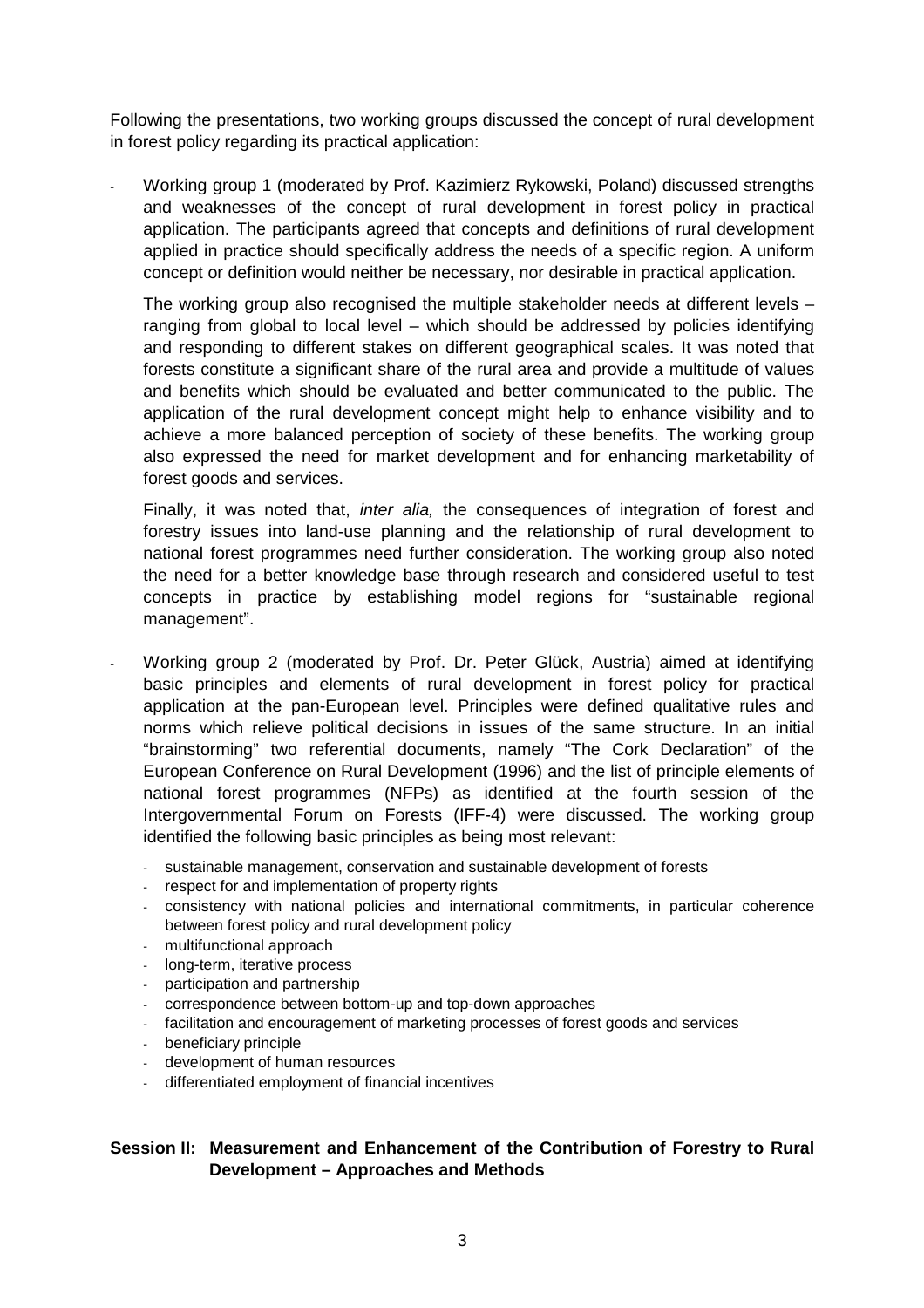In his keynote presentation Dr. Bill Slee (University of Aberdeen, IUFRO Group 6.11.02) characterised the late  $20<sup>th</sup>$  century as a time of profound rural restructuring. As part of this restructuring, forestry has been transformed from a relatively narrow production-oriented industry to a provider of multiple functions, some within and some outside the normal operation of markets. The measurement of such contributions of forestry to rural development would thus have to take into account the wide range of interactions between forests and the rural economy, including direct and indirect connections to other sectors. Techniques for assessing the many externalities associated to forestry, the concept of "rural development forestry" and the possible consequences of participatory approaches were mentioned by Dr. Slee as important areas where further work is still needed.

Following the keynote presentation, a series of speakers addressed experiences in measuring and enhancing the contribution of forestry to rural development.

- Mr. Alistair Johnson (UK Forestry Commission) informed on experiences made in the United Kingdom on the contribution of forestry to rural economy, as explored by means of a series of three multiplier studies for England, Scotland and Wales. Mr. Johnson concluded that although multiplier studies are very useful for assisting in making policy decisions, they should not be used alone, but rather along with several sources of advice and information, which can then feed into policy.
- Prof. Dr. Niels Elers Koch (Danish Forest and Landscape Research Institute) outlined structure and performance of the COST E3 Action "Forestry in the Context of Rural Development". According to Prof. Koch, one of the important findings of the Action was the importance of distinguishing between different types of rural areas with different specific potentials and comparative advantages for the production of goods and services in different regions of Europe. Prof. Koch emphasised the huge need for knowledge about new products and services of the forests and how this knowledge can be anchored in policy and people's perceptions. Furthermore, Prof. Koch highlighted the potential contribution of forestry research to rural development and recommended to promote a genuine inter-sectoral approach to research in rural development as a supplement to the less integrated approaches.
- Dr. Pentti Hyttinen (European Commission, COST Secretariat) presented results of the FORWARD project which had been carried out at the European Forest Institute from 1995 to 1999 and which studied the conditions for a successful utilisation of existing forest resources in contributing to the employment and income generation in rural areas. The study findings underline that regions and countries are different, and therefore, one has to be very cautious in drawing generally applicable conclusions. This means that the development efforts should be put on the approaches that utilise the local characteristics the best. In order to make these efforts successful cross-sectoral co-operation and entrepreneurial networks – as well as strong individuals – are needed.
- Prof. Dr. Udo Mantau (University of Hamburg) informed on results of the RES project as regards public acceptance and policy recommendations. In his presentation, Mr. Mantau focused on three parts of the RES project, namely (1) the legal framework as a long-term document of public acceptance, (2) evaluation studies of public acceptance studies in the Netherlands and (3) a household survey on public acceptance carried out in Germany. Prof. Mantau concluded that the forestry sector should start to produce and sell products, as this would lead to improvement of these products and to higher acceptance of the public.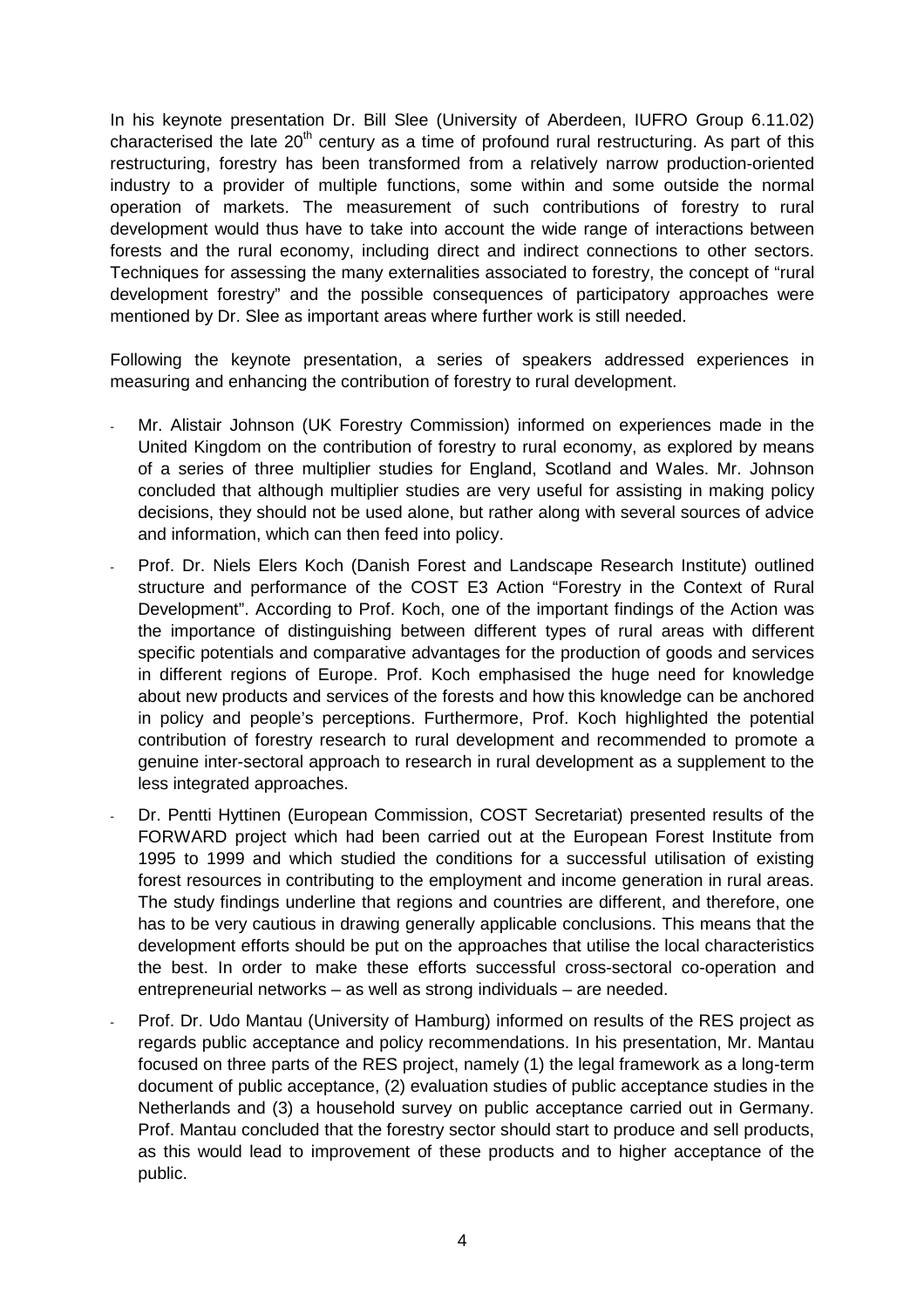Also Session II of the seminar was concluded by the discussions of two working groups:

Working group 1 (moderated by Mr. Ingwald Gschwandtl, Austria) focused on measuring the contribution of forestry to rural development and aimed to elaborate recommendations for European forest policy. It was stated that – in order to reflect changes regarding demands and perceptions of society, but also to create mutual understanding of different groups of society – the scope of measurement should be broadened. All wood and non-wood products and services should be measured in a comprehensive and balanced way, taking into consideration all aspects of sustainable development (social, economic, ecological factors).

Building on participatory mechanisms, the demands of society should be investigated and policy instruments taking into account financial flows and trade-offs in a product mix should be applied. The use of existing instruments, transparency, cost-effectiveness and common rules which take into account local differences - were mentioned as important principles for measurement. It was suggested to check existing sets of indicators regarding their relevance for measuring the contribution of forestry to rural development and to elaborate specific indicators, if needed. A common pan-European frame for measuring was considered useful.

- Working group 2 (moderated by Prof. Dr. Piotr Paschalis, Poland) discussed approaches and measures to enhance the contribution of forestry to the sustainable development of rural areas. The working group identified multifunctional forestry and the promotion of wood as a renewable resource as basis of enhanced contributions of forestry to rural development. Complementarity between forestry and other sectors and a coherent land-use and forest policy were seen as essential prerequisites for rural development. There was also broad consensus that measures have to take into account different scales and levels.

With regard to non-marketable commodities (e.g. recreation) subsidies were regarded as necessary but should be seen and referred to as incentives. However, it was noted that in the long run the mix of forest products and services has to be optimised to sustain the development of forestry in the context of rural development. Long-term investment as well as short-term capital to change directions were regarded necessary to reach the goal.

The working group also underlined the importance of capacity building and education, information and public participation. The demand of information on forests by society and the need for information on societal and economic developments by the forest sector were expressed as very important aspects, which could be addressed by establishing information tools. In this context the necessity to raise public awareness was seen as evident. The dissemination of information through all media including internet should be enforced.

The role of forest policy was seen as to serve the sector and the society and to support product diversification by means of enhancing education, information and adaptation of institutional frameworks. Science could support this process by *inter alia* providing tools for the establishment and marketing of new products (e.g. by means of communication tools), by investigating the scales of investments for new products and by providing solutions to adapt the legal framework to new conditions. International co-operation was seen as necessary in this context.